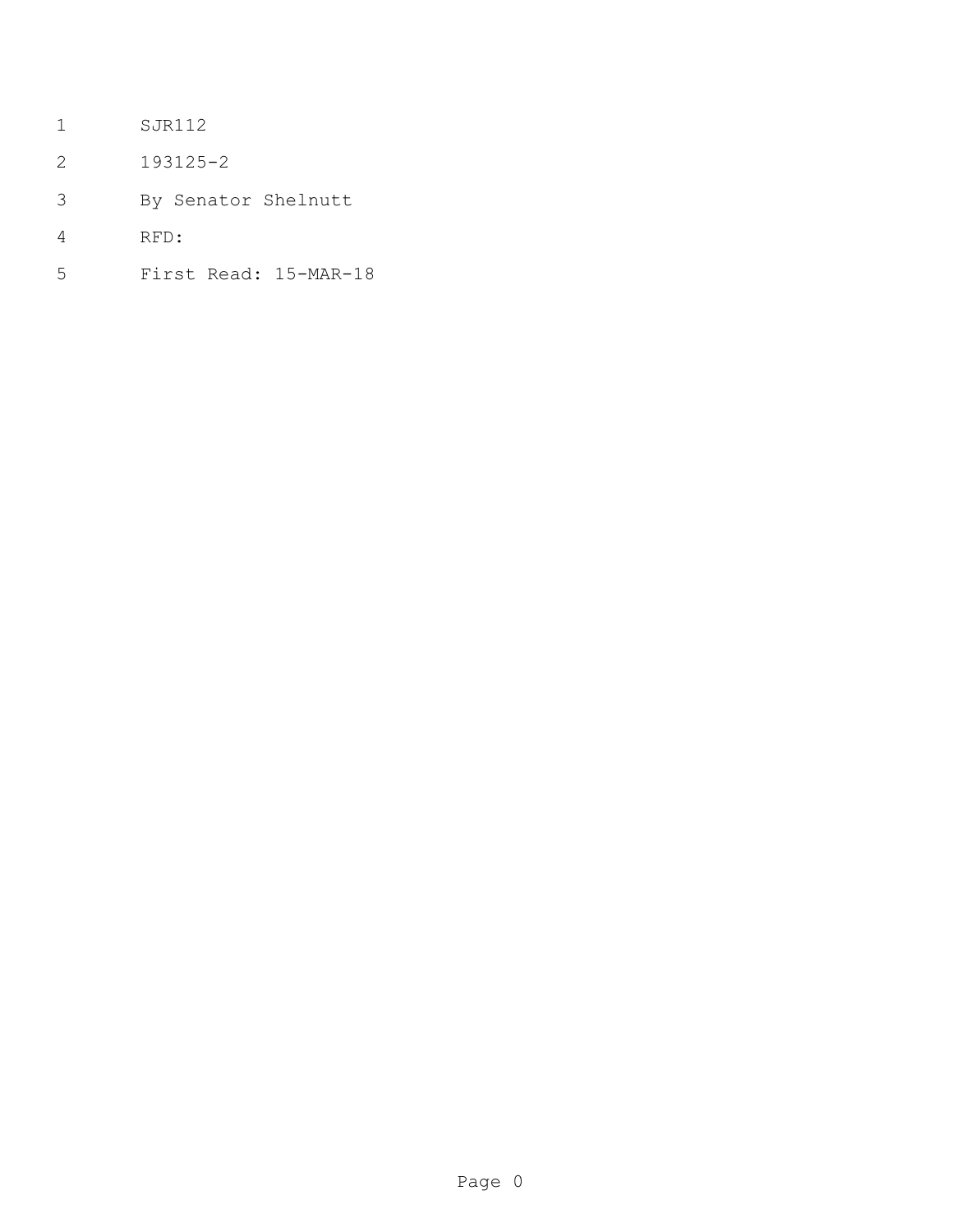193125-2:n:03/13/2018:AR/ar LSA2018-1289R2 COMMENDING DAVID BLACK ON HIS SELECTION AS THE 2018 LOVE THE BUS STATE OF ALABAMA SCHOOL BUS DRIVER OF THE YEAR. WHEREAS, it is with immense pleasure that we commend David Black on his selection as the 2018 Love the Bus State of Alabama Bus Driver of the Year; and WHEREAS, Mr. Black is the winner of the first annual Trussville City School Elementary Bus Driver of the Year, as voted on by students and parents; and WHEREAS, students described him as "strict, funny, caring safe, always has a smile, funny story or a joke when a student is feeling down"; and WHEREAS, overwhelmingly, parents responses included, "I never realized the influence a bus driver has on the children and now I do and I am very thankful to have Mr. Black as a role model for them"; "He is so caring and the kids absolutely love him"; As a mom, I appreciate knowing Mr. Black is kind and strict and that our kids are in a good, safe environment"; and